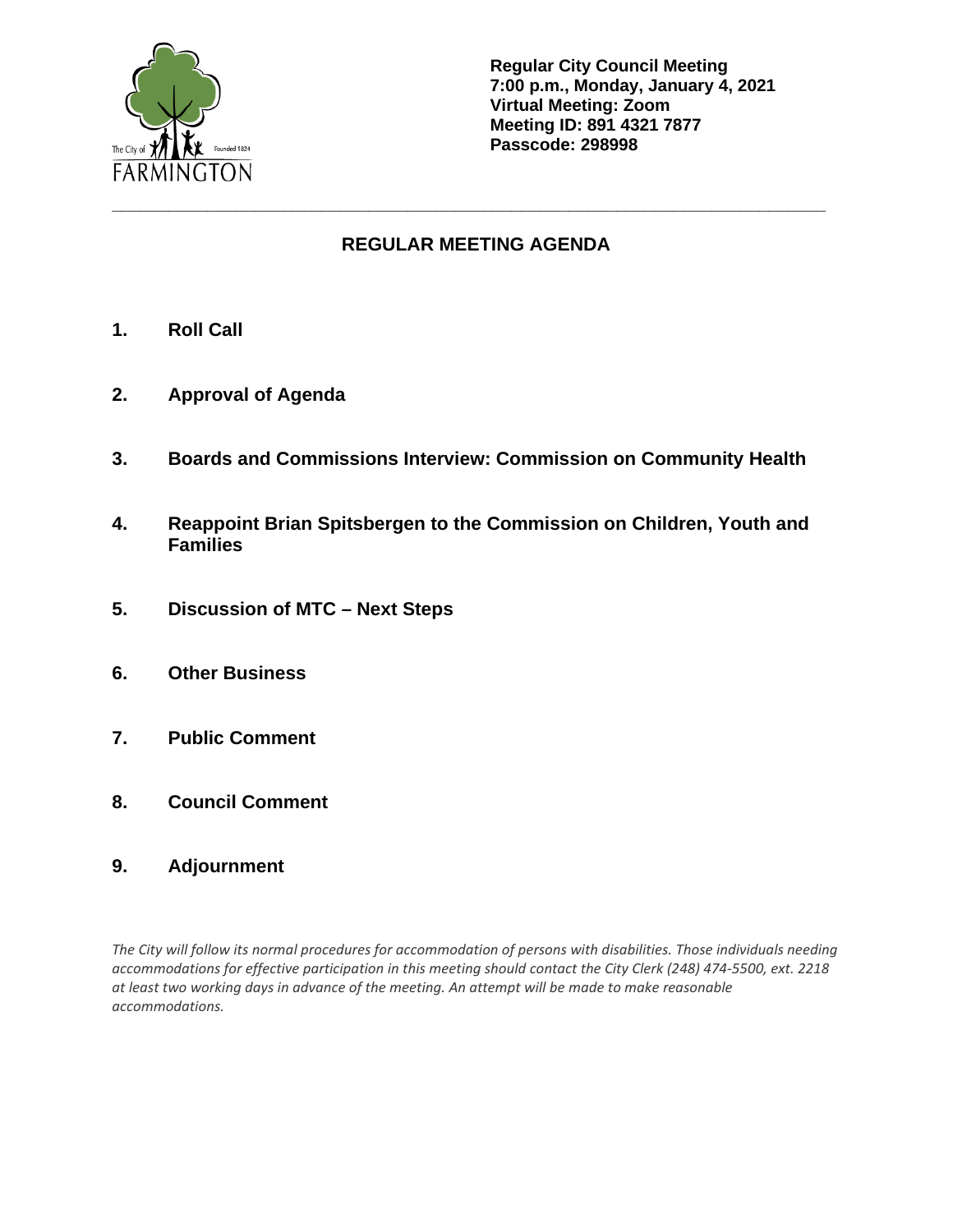| <b>Farmington City Council</b><br><b>Staff Report</b>                                                                                                                                                                                                                                                                                                                                                                                                                                                                                                                                                                                                                                                                                                                                      | <b>Council Meeting</b><br>Date: January 4, 2021 | <b>Item</b><br><b>Number</b><br>3 |  |  |
|--------------------------------------------------------------------------------------------------------------------------------------------------------------------------------------------------------------------------------------------------------------------------------------------------------------------------------------------------------------------------------------------------------------------------------------------------------------------------------------------------------------------------------------------------------------------------------------------------------------------------------------------------------------------------------------------------------------------------------------------------------------------------------------------|-------------------------------------------------|-----------------------------------|--|--|
| Submitted by: Melissa Andrade, assistant to the city manager                                                                                                                                                                                                                                                                                                                                                                                                                                                                                                                                                                                                                                                                                                                               |                                                 |                                   |  |  |
| Agenda Topic: Boards and Commissions Interview: Commission on Community Health                                                                                                                                                                                                                                                                                                                                                                                                                                                                                                                                                                                                                                                                                                             |                                                 |                                   |  |  |
| <b>Proposed Motion:</b> Move to appoint Alexander Mott as an alternate to the<br>Farmington/Farmington Hills Commission on Community Health for a 3-year term ending<br>December 31, 2023.                                                                                                                                                                                                                                                                                                                                                                                                                                                                                                                                                                                                 |                                                 |                                   |  |  |
| The purpose of the Commission on Community Health is to support and<br><b>Background:</b><br>encourage an environment where residents have access to quality health services and wellness<br>programs, and to the information, education, and resources necessary to promote physical and<br>mental health and wellbeing. The Commission's purpose is to achieve a community-wide<br>collaboration and partnership of organizations and individuals to work together to identify and<br>develop new and innovative programs, utilize existing programs, and locate and capture funding<br>to assist in building a healthier community. The Commission on Community Health may also be<br>referred to as the "Community Health Commission."<br>The Commission meets 3rd Wednesday at 7 p.m. |                                                 |                                   |  |  |
| <b>Materials:</b> Application                                                                                                                                                                                                                                                                                                                                                                                                                                                                                                                                                                                                                                                                                                                                                              |                                                 |                                   |  |  |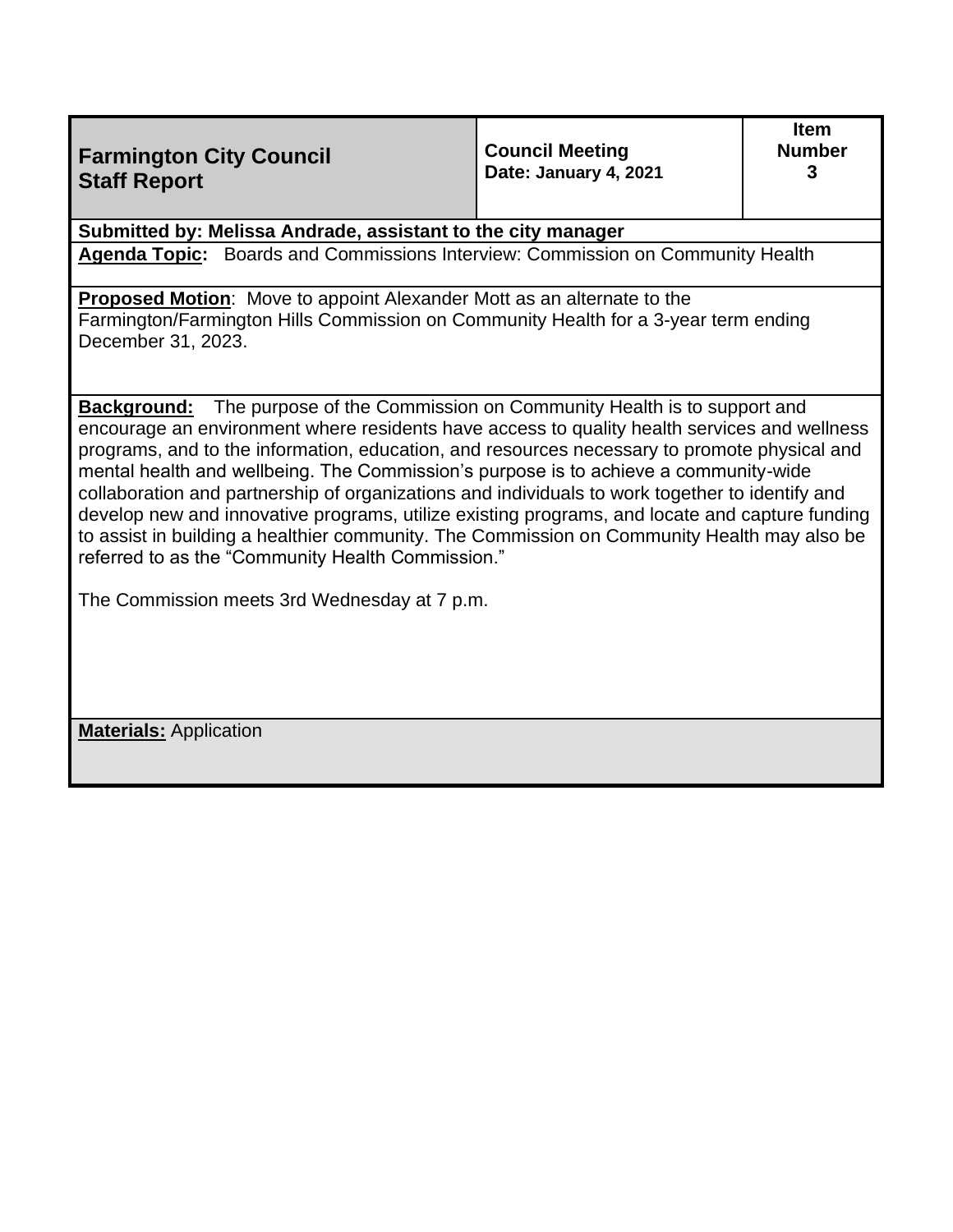

# APPLICATION FOR CITY OF FARMINGTON BOARDS, COMMISSIONS AND COMMITTEES

Thank you for your interest in serving the City of Farmington as an appointed public representative. Applications will be maintained on file for future consideration

|                                                                                                                                                              |                                    |                  | Date: $12 - 18 - 2020$ |     |  |  |
|--------------------------------------------------------------------------------------------------------------------------------------------------------------|------------------------------------|------------------|------------------------|-----|--|--|
| Name:                                                                                                                                                        | NOH                                | Alexander        | chanes                 |     |  |  |
|                                                                                                                                                              | Last                               | First            | Middle                 |     |  |  |
| Home<br>Address:                                                                                                                                             |                                    |                  |                        |     |  |  |
|                                                                                                                                                              | Number & Street                    | City             |                        | Zip |  |  |
| Home<br>Telephone:                                                                                                                                           |                                    | Voting Precinct: |                        |     |  |  |
| Email:                                                                                                                                                       |                                    |                  |                        |     |  |  |
| Employer:                                                                                                                                                    | New York Life                      |                  |                        |     |  |  |
| <b>Business</b><br>Address:                                                                                                                                  | 27777 Franklin RD #2220 Southfield |                  |                        |     |  |  |
|                                                                                                                                                              | Number & Street                    | City             |                        |     |  |  |
| <b>Business</b><br>Telephone:                                                                                                                                |                                    |                  |                        |     |  |  |
| Have you been a resident of Farmington for the past 12 months? $\underline{\vee}$ equals the past 12 months?                                                 |                                    |                  |                        |     |  |  |
| Please state your reasons for volunteering to serve our community as an appointed public representative<br>TO Engage with the convirtuality & see how we can |                                    |                  |                        |     |  |  |
| soive commining issues together & Ensoy service<br>work & serving the community when Possible.                                                               |                                    |                  |                        |     |  |  |
|                                                                                                                                                              |                                    |                  |                        |     |  |  |

M:\Boards & Commissions\Application for Boards and Commissions.doc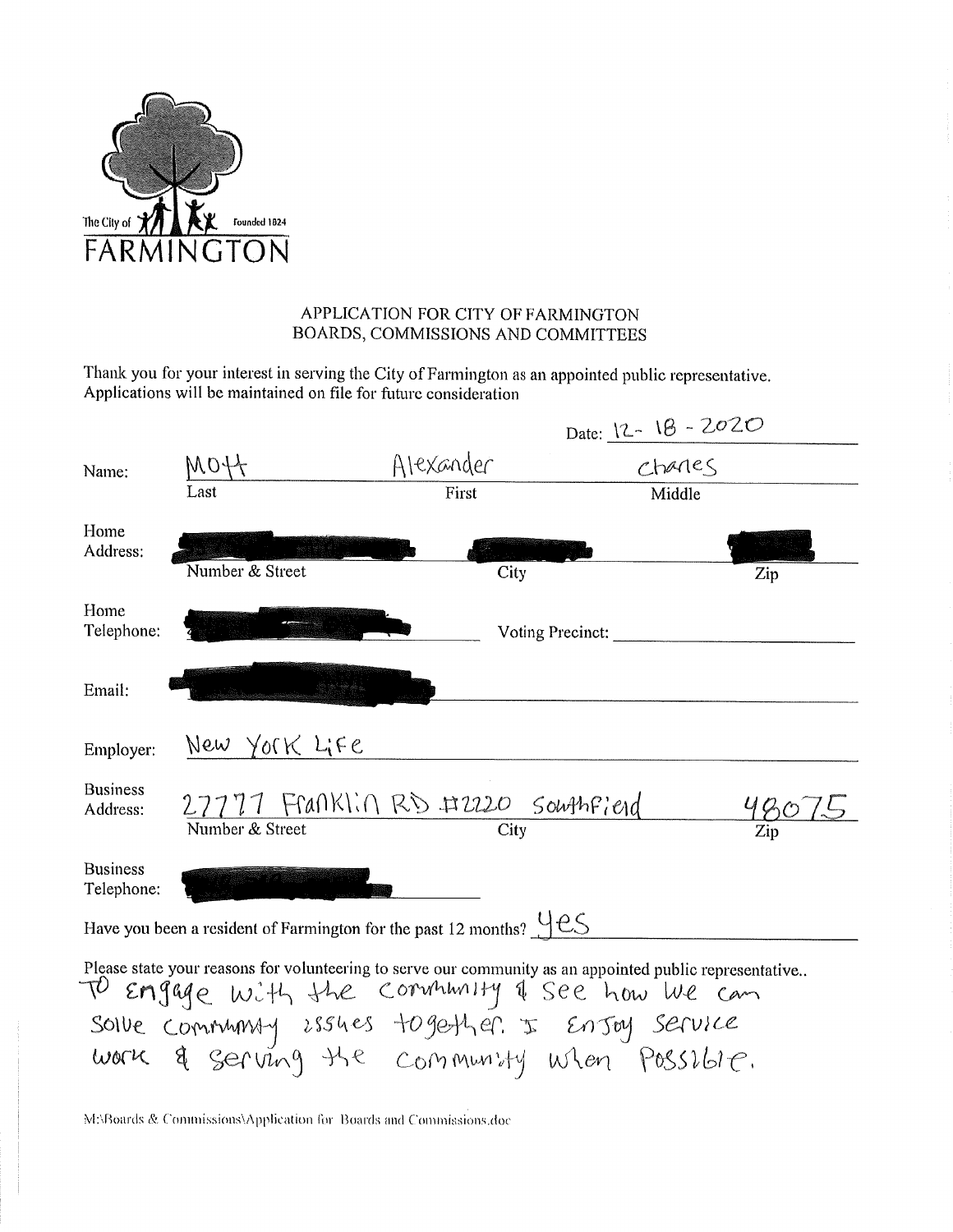#### PLEASE CIRCLE YOUR PREFERENCE(S)

 $\alpha$ 

- **Commission on Aging**  $A.$
- $B.$ **Arts Commission**
- C. Beautification Committee\*
- D. **Board of Review**
- E. **Charter Review Committee**
- $F<sub>r</sub>$ Commission on Children, Youth & Families
- G. **Construction Board of Appeals**
- H. Downtown Development Authority
- L. **Emergency Preparedness Committee**
- $J<sub>r</sub>$ Friends of the Governor Warner Mansion
- K. Grand River Corridor Improvement Authority
- L. Historical Commission
- Library Board of Directors M.
- N. Parking Advisory Committee
- O. **Planning Commission**

P. Zoning Board of Appeals Farmington Hills Pholic Health Commission

\*City of Farmington residency not required

M:\Boards & Commissions\Application for Boards and Commissions.doc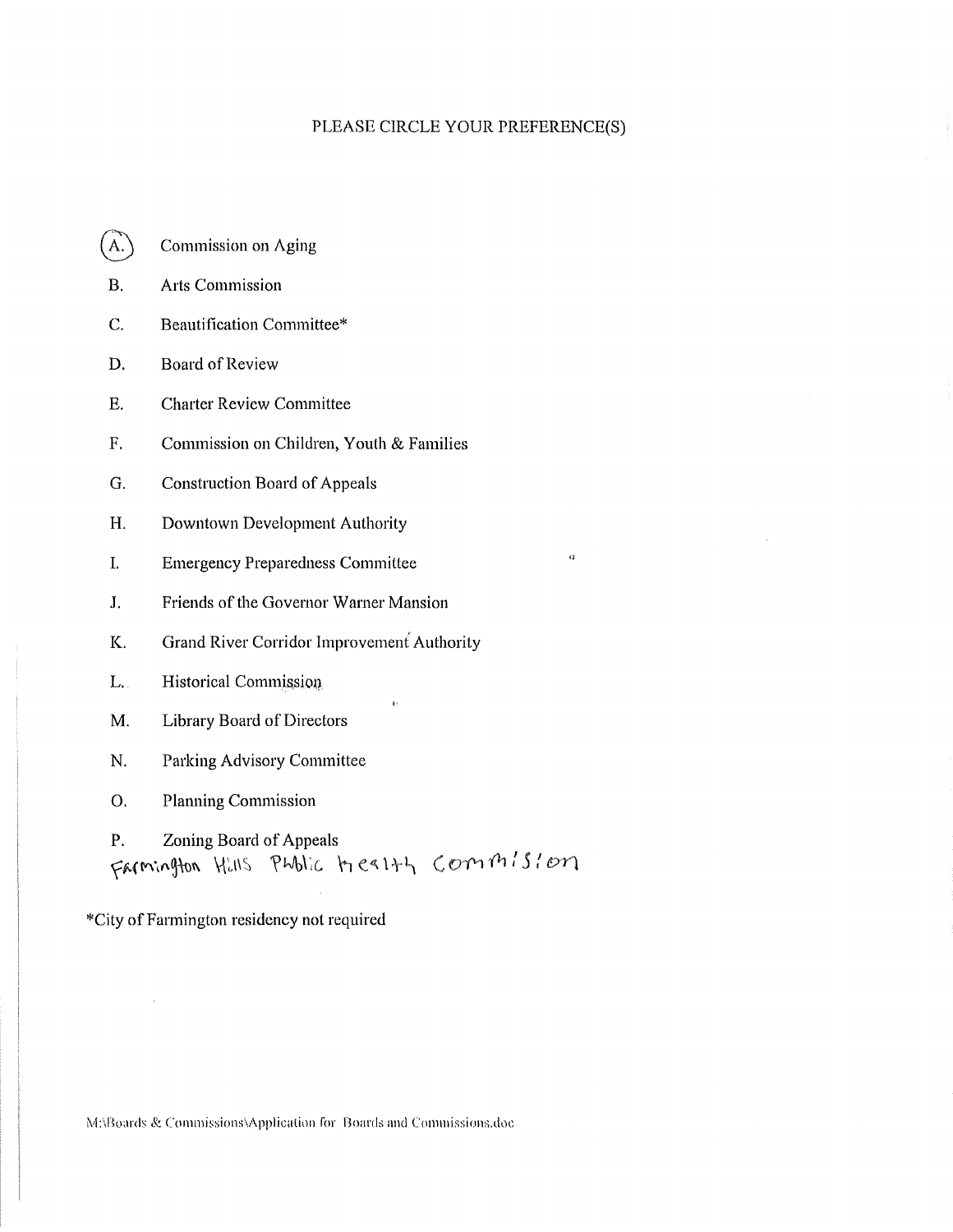### **EDUCATION ACHIEVEMENT**

| schoolclaft college            | $-$ HSSOCiates                | 2.015                              |              |
|--------------------------------|-------------------------------|------------------------------------|--------------|
| Name of College/University     | Degree                        | Year Attained                      |              |
| Madonna universzty             | Racielors of general studies  | 2019                               |              |
| Name of College/University     | Degree                        | Year Attained<br>$6$ <i>y</i> cach | jen.<br>2012 |
| American College (In Progress) | MASters in Financial services | complexion                         |              |
|                                | Diploma/Certificate           | <b>Year Attained</b>               |              |

(Degree or advance education is not required for appointment consideration)

### EMPLOYMENT/PROFESSIONAL EXPERIENCE

Please describe your professional qualifications and/or employment experience.<br>
I am working with New York I by The a petail<br>
Becare Working with New York I've I bunned a petail<br>
Store and Welped Tun puy Father's Engineeri

## COMMUNITY/PUBLIC SERVICE EXPERIENCE

Please describe you previous experience with community-based organizations or other volunter activities.  
\nCutrenxyy by Wd4 New York life. Beiv4 = P44 OP-Wu  
\nCoAmwayy :S Vefy inPo4An+ to 44C Compamy -H109495  
\nWo4 T hWc been Wo1Kmy Wi4t locat 5C\*0015  
\nHO get G(0195 :SSued, I do a P(195014) on OP  
\nGfield FeGowCCS & haw F6CHy Con help fiieving  
\nGHudn+5 LORe & Snccesstru after a LOSS.  
\n
$$
\pm
$$
 am also Part OP He 56yce's & Chambar  
\nOF Comnece and Hy be here. We  
\nHeey hold Evans to her the Commmyy,

M:\Boards & Commissions\Application for Boards and Commissions.doc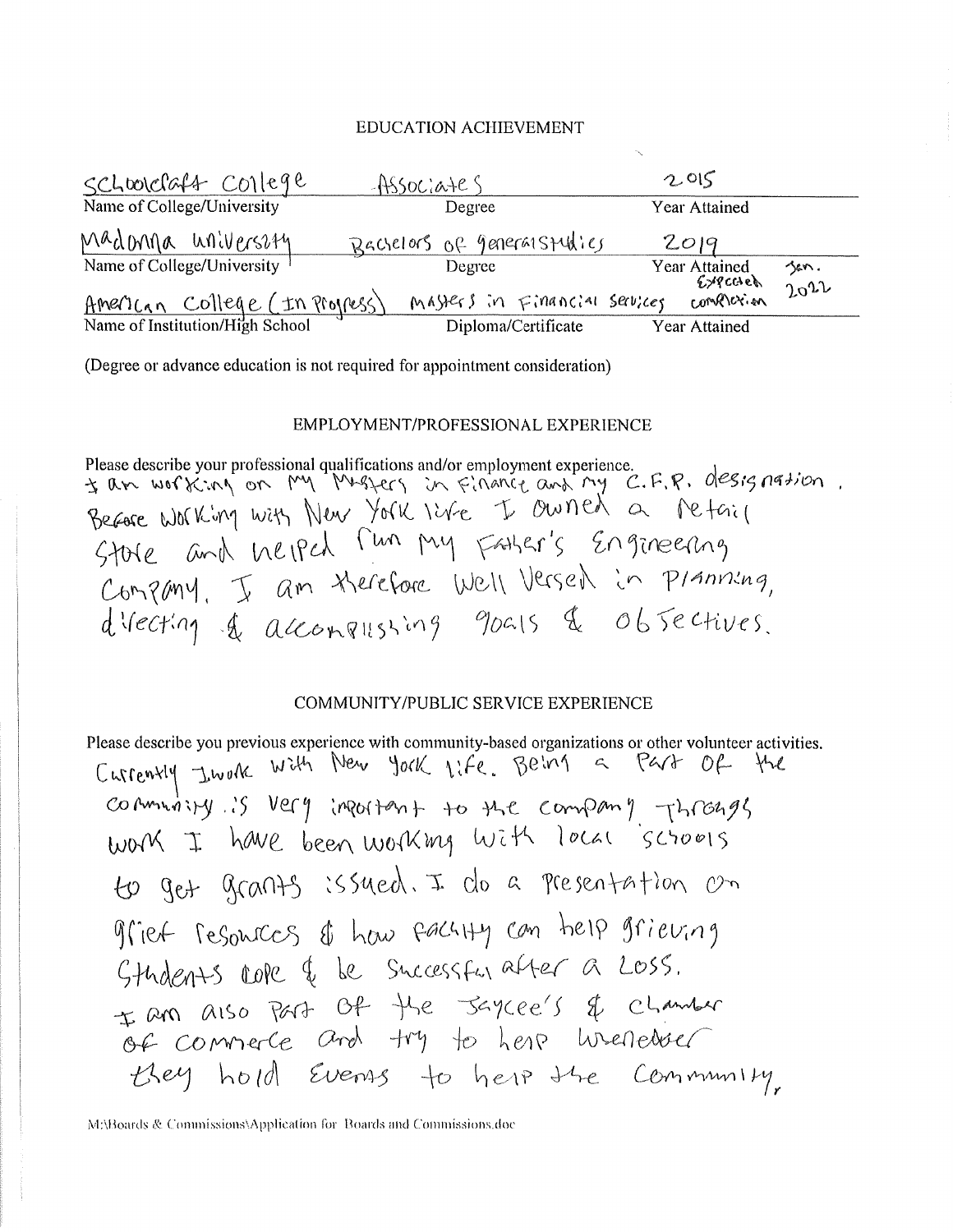#### SPECIAL SKILLS AND ABILITIES

Please describe any special skills, abilities, talents, etc., that you are willing to share. t Ensoy Conflecting with People from an Walks<br>of life. This ability to connect has Allowed<br>me to find ont the best ways to help.

augander Mott

Applicant signature

Please attach any additional pages or documents and return completed application to:

City of Farmington c/o City Manager's Office 23600 Liberty Street Farmington, Michigan 48335 (248) 474-5500 extension 2221

MABoards & Commissions\Application for Boards and Commissions.doc